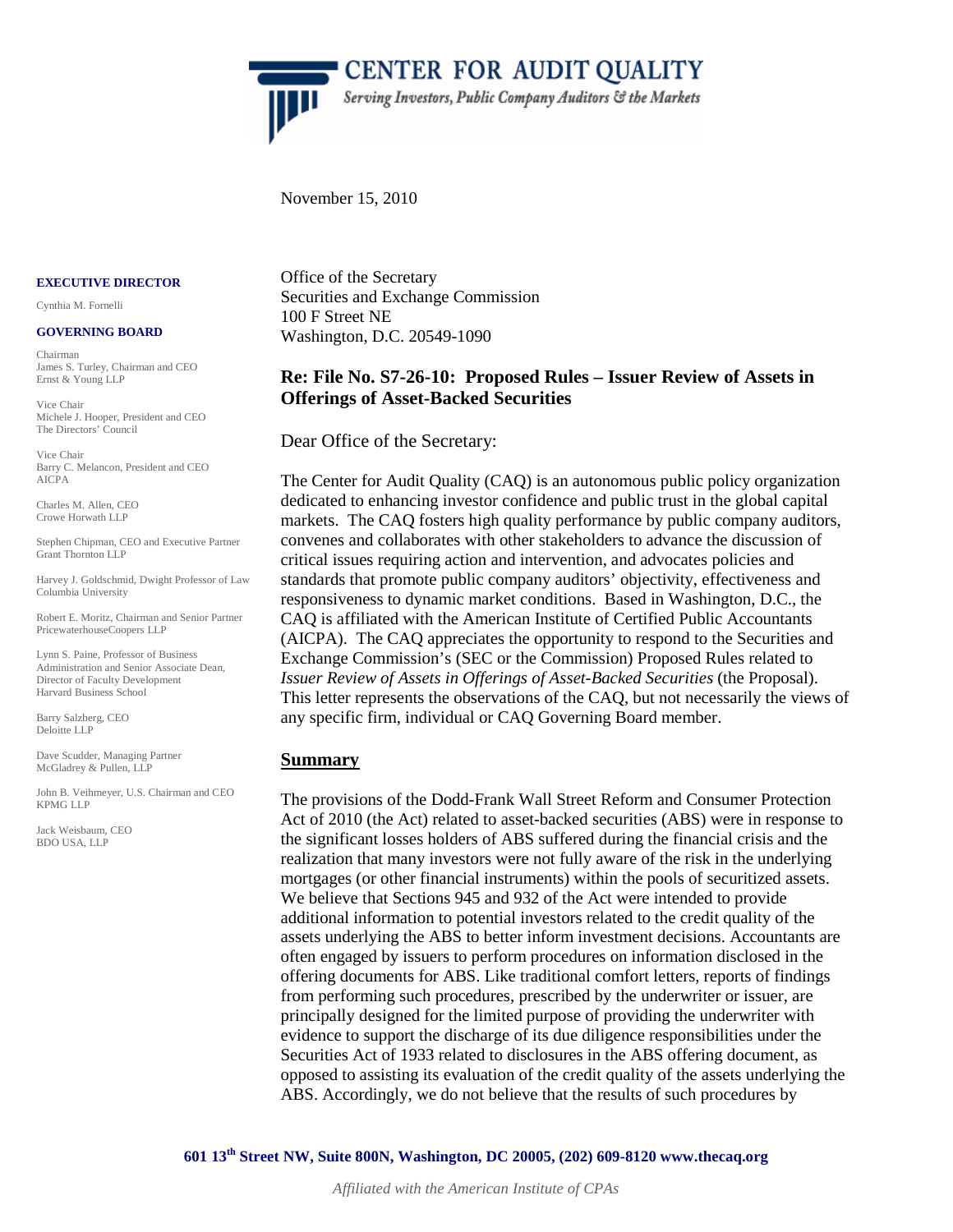accountants would provide any additional information to investors to assist in the evaluation of the credit quality of the assets underlying the ABS. Therefore, we do not believe that accountants' reports provided to underwriters and issuers in connection with performing such procedures should be included within the scope of the Commission's Proposed Rule 193 related to the review of the assets underlying registered ABS offerings or Proposed Rule 15Ga-2 in connection with both registered and unregistered offerings of ABS.

The remainder of this letter provides further detail of the rationale for this perspective in order to inform the Commission's evaluation of whether such reports by accountants should be included within the scope of Proposed Rule 193 related to the review of assets and the entities who should be considered a "third party engaged for performing a review." We also provide views on the scope of Proposed Rule 15Ga-2 with respect to the services typically performed by accountants and on general independence considerations related to third-party providers of reviews. Finally, we provide perspective on the interaction of this rule-making with other rule-making activities by the SEC and others related to ABS.

#### **Proposed Rule 193**

Proposed Rule 193 would require each issuer of ABS to perform a review of the assets underlying registered ABS offerings and disclose the nature of such a review. However, the Proposal does not define what constitutes a review, or provide a minimum level of review or prescribe procedures that must be performed as part of such review. Accountants are often engaged by issuers to perform certain procedures on information included in the offering documents related to ABS and report their findings to the issuer and underwriter. A brief discussion of these services is included below, as well as our perspective regarding their relevance to our understanding of the underlying intent of the Act and Proposed Rule 193.

#### *Description of Typical Services Provided*

As mentioned above, accountants often are engaged by issuers to perform agreed-upon procedures on information included in an ABS offering document. These procedures can be broadly categorized into three areas, of which accountants can be engaged to perform all or a combination, depending on the circumstances.

## Data tape to loan file comparison

Typically, a computer readable file containing detailed data about each financial asset underlying a particular offering is maintained by the issuer. Accountants may perform procedures related to information included in the offering documents that involve comparing either a sample or all of the information included in the data file to the source documents, and reporting any differences. For example, in a mortgage loan securitization, accountants often will trace information included in the data file back to loan documents and report any inconsistencies. However, this does not include any procedures to confirm the accuracy of any information contained within the loan file. Instead, the accountant's procedures consist solely of comparing the information included in the data file to source documents.

## Recalculate projected future cash flows due to investors

Accountants are engaged to recalculate the projected future cash flows that are included in the offering document, which are presented under a number of assumed scenarios. These procedures typically consist of comparing the outputs of the calculations performed by the issuer to the independent calculations performed by the accountant.

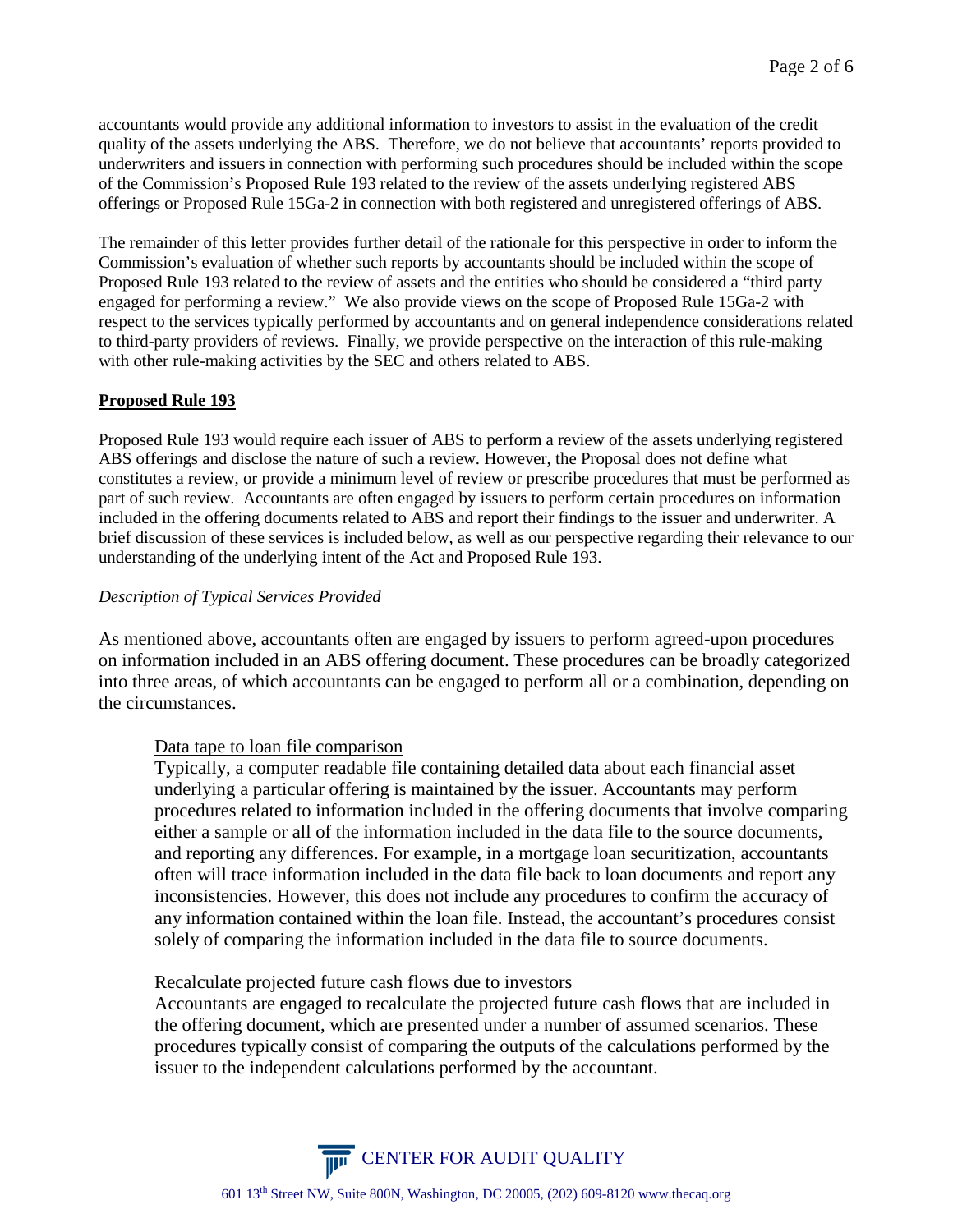Activities performed on other information included in the offering document These activities generally include calculating summary statistics from the information contained in the computer readable data file and comparing them to information prepared by the issuer and included in the offering document. This can include, for example, disclosures related to the average coupon rates of loans underlying the securities, their average remaining term as well as other information related to the geographic concentration of the loans underlying the securities. In addition, these activities can include tracing various information included in the offering document to other source documents (for example, if servicing history information is disclosed, accountants may be asked to agree the information to servicer reports from which the information was derived).

As illustrated above, the services provided by accountants typically consist of agreeing information back to source documents that provide the foundation for disclosures in the offering documents or recalculating the information included in the offering documents for accuracy. These services are not focused on verifying the accuracy of information contained within the source documents (e.g., verifying information related to income levels in mortgage loan documents to income tax records or W-2s) or providing any evaluation or assurance regarding the credit quality of the underlying assets, adherence to underwriting standards or compliance of the credit origination with applicable laws and regulations.<sup>[1](#page-2-0)</sup>

# *Nature of the Engagement*

The activities described above are conducted pursuant to agreed-upon procedures engagements in accordance with AICPA Statements on Standards for Attestation Engagements, AT Section 201, *Agreed-Upon Procedures Engagements*. Such engagements require the underwriter or issuer to specify the particular procedures to be performed by the accountant and to take responsibility for the sufficiency of such procedures for their particular purpose. Such engagements are efficient and effective for underwriters or issuers due to the fact that they can tailor the particular procedures to be performed by the accountant based on the facts and circumstances, including consideration of other procedures performed by the underwriter or issuer. Integral to the performance of the engagements is the fact that the underwriter or issuer is responsible for defining the criteria to be used in the determination of findings, which ultimately dictates the content of the accountant's report. Accordingly, the accountant does not render any opinion but rather provides a detailed description of the procedures performed and the related findings. The accountant's report typically contains language illustrating the following limitations:

• The sufficiency of the procedures performed is solely the responsibility of the addressees of the report. Consequently, we make no representation regarding the sufficiency of the procedures we performed, as described [in the report], either for the purpose for which this report has been requested, or for any other purpose.

<span id="page-2-0"></span> $1$  Traditionally, accountants have not been engaged to perform procedures related to the credit quality of specific assets underlying ABS.

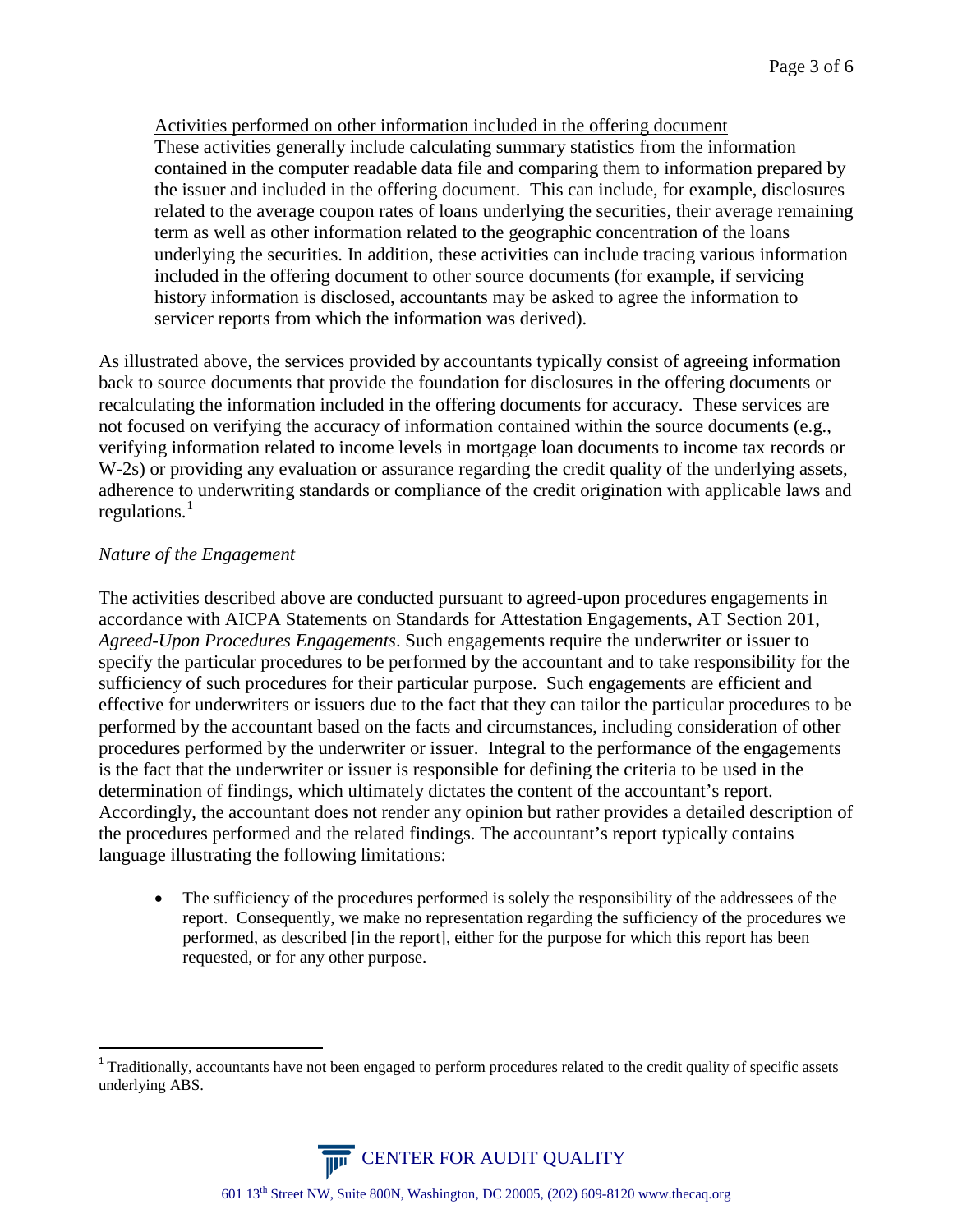- We were not engaged to, and did not, perform an examination, the objective of which would be the expression of an opinion on the [subject matter of the engagement]. Accordingly, we do not express such an opinion. Had we performed additional procedures, other matters might have come to our attention that would have been reported to you.
- We did not obtain written representation concerning matters relating to the completeness and accuracy of the information provided to us. In addition, we have not verified the completeness and accuracy of the information provided to us by [underwriter and/or issuer] which we used in performing our procedures.

Given the responsibilities of the underwriter and issuer in these engagements, the operative AICPA professional standards require that the accountant's report of findings be limited to only those parties who have taken responsibility for the sufficiency of the procedures performed.<sup>[2](#page-3-0)</sup> This requirement is intended to prevent other parties from placing reliance on the report for purposes other than those specifically intended by those who engaged the accountant and determined the nature and scope of the procedures. As a result, the accountant's report includes the following language:

• This report is intended solely for the information and use of [names of specified parties who agreed to the procedures] and is not intended to be and should not be used by anyone other than these specified parties.

# *Relevance of Activities to the Intent of the Act and the SEC's Proposed Rule 193*

As noted above, we believe that the provisions of the Act related to ABS were in response to the realization that many investors who experienced losses during the financial crisis were not fully aware of the risks in the quality of the underlying mortgages (or other financial instruments) within the pools of securitized assets and were intended to provide investors with additional information with which to evaluate such risk. The Committee Report of the U.S. Senate Committee on Banking, Housing and Urban Affairs related to the Act references congressional testimony provided by Professor John Coffee and indicates that Section 945 of the Act was influenced by Professor Coffee's perspectives.<sup>[3](#page-3-1)</sup> In his testimony, Professor Coffee noted that there was a lack of due diligence performed on the assets underlying ABS.<sup>[4](#page-3-2)</sup> Due diligence, as described by Professor Coffee, relates to procedures performed on assets included in the portfolio, including, for example, "checking credit scores and documentation" and references services provided by "due diligence firms" who were engaged to perform procedures to verify the quality of collateral included in the offering. Such services often included, for example, engaging firms to perform detailed reviews of loan documentation, applying prescribed underwriting criteria to such loans and reporting any loans that were included in the securitization pool that did not comply with the underwriting requirements. Disclosure of the results of such procedures would appear to provide investors with improved information about the nature and quality of the assets underlying the ABS.

<span id="page-3-2"></span><sup>4</sup> *Enhancing Investor Protection and the Regulation of Securities Markets*, Working Paper available at [http://papers.ssrn.com/sol3/papers.cfm?abstract\\_id=1372194](http://papers.ssrn.com/sol3/papers.cfm?abstract_id=1372194)



<span id="page-3-1"></span><span id="page-3-0"></span> <sup>2</sup> Alternatively, accountants could be engaged to provide a letter pursuant to AU 634, *Letters for Underwriters and Certain Other Requesting Parties*, with similar limitations on distribution as described in this section. <sup>3</sup> Wall Street Reform Bill – Committee Report, available at [http://banking.senate.gov/public/\\_files/Comittee\\_Report\\_S\\_Rept\\_111\\_176.pdf](http://banking.senate.gov/public/_files/Comittee_Report_S_Rept_111_176.pdf)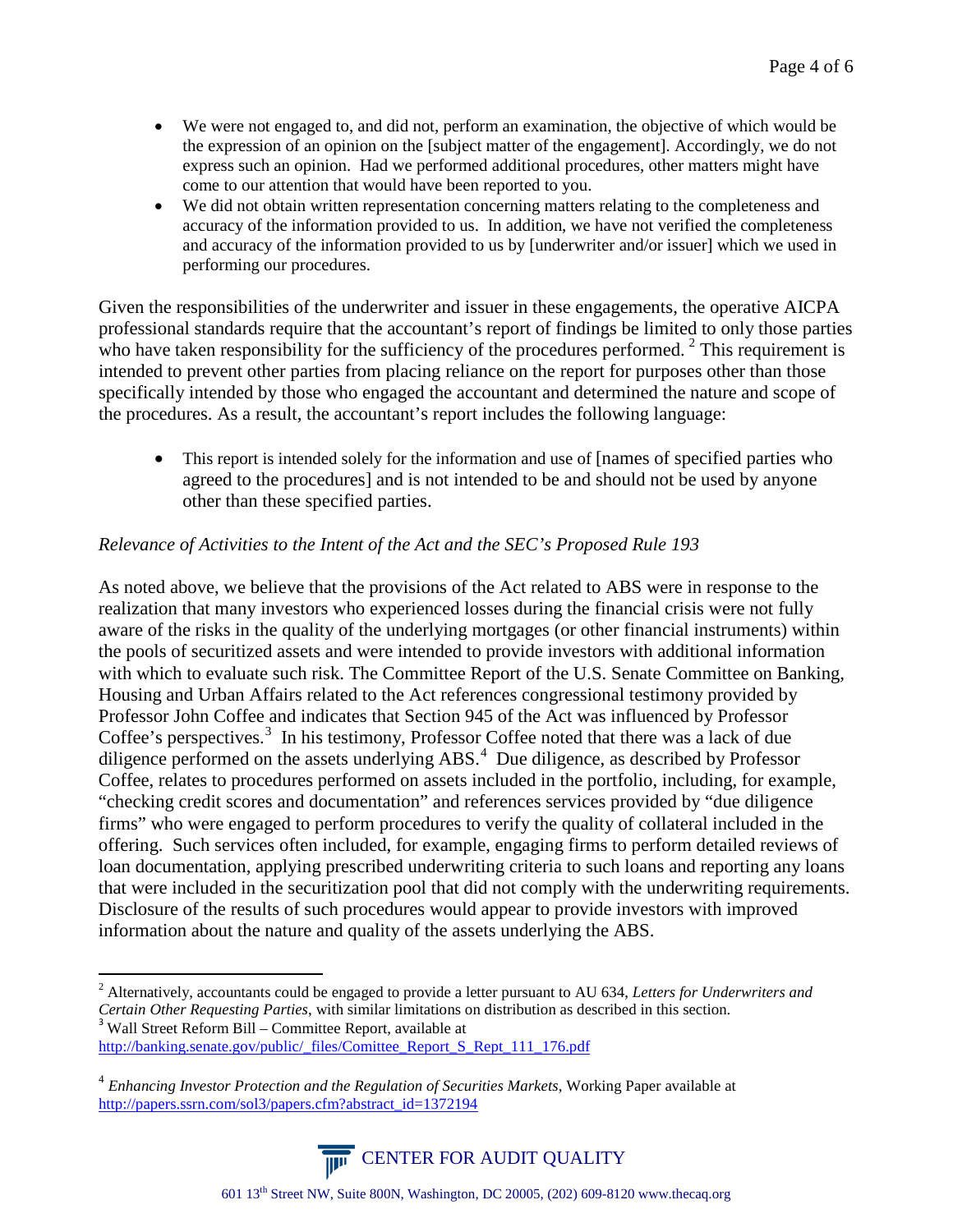We note that the Proposal appears to take a similar view of the nature of due diligence procedures intended to be included in the review of assets. For example, question 4 of the Proposal requests comment on the type of review that should be performed and includes a number of examples of potential procedures that could be required in such a review. Such procedures include determining whether the underlying assets meet the underwriting criteria as described in the offering document, whether loans have been originated in compliance with applicable laws and a review of the accuracy of the property values reported by the originators for the underlying collateral. All of such procedures would appear to be intended to provide potential investors with information to evaluate the credit quality of the underlying assets.

Accordingly, we believe that providing potential investors with additional information with which to evaluate the credit quality of the assets underlying the ABS is consistent with the intent of the Act. Such procedures are distinct from other procedures performed for the purposes of supporting a due diligence defense under Section 11 and Section 12(a)(2) of the Securities Act of 1933 with respect to disclosures in the registration statement and prospectus. We believe that the services provided by accountants, which are intended to provide evidence to the underwriter to support its due diligence responsibilities related to disclosures in the offering document, do not provide additional information to assist investors in evaluating the underlying credit quality of the assets given that the primary objective of the accountants is to assist the underwriter or issuer in evaluating the accuracy of the disclosures in the offering document.

Therefore, we do not believe that procedures performed by accountants pursuant to agreed-upon procedures engagements as described above should be included within the scope of the review as contemplated by the Proposal. The inclusion of such procedures within the scope of Proposed Rule 193 would appear to be inconsistent with the intent of the Act. In addition, including these activities within the scope of Proposed Rule 193 would necessitate the inclusion of the accountant's report in an offering document, which would be prohibited under current professional standards and would likely prevent accountants from performing such procedures. Therefore, we recommend the SEC explicitly clarify in the final rule that accountant's agreed-upon procedures engagements of the type described above do not address the credit quality of the underlying assets in an ABS and do not fall within the scope of Rule 193.

## **Proposed Rule 15Ga-2**

In addition, Proposed Rule 15Ga-2 (pursuant to Section 932 of the Act), would require issuers and underwriters of any ABS to disclose the findings and conclusions of any review performed by a third party that was hired to conduct a review of the pool assets. Similar to Proposed Rule 193, it is unclear whether an accountant's typical agreed-upon procedures engagement would fall within the scope of Proposed Rule 15Ga-2.

As discussed above, we do not believe that the typical procedures performed by accountants constitute "due diligence" or a "review of pool assets" within the context of the Proposal or the intent of the Act and do not provide information that assists investors in evaluating the credit quality of the assets underlying an ABS. In addition, given that the procedures performed by accountants are primarily requested by issuers and underwriters to assist them in evaluating the accuracy of the information contained in the offering documents, any items identified through the performance of such procedures typically relate to calculation errors or data transfer errors. Typically, the issuer corrects any related errors in the disclosures in the offering documents.